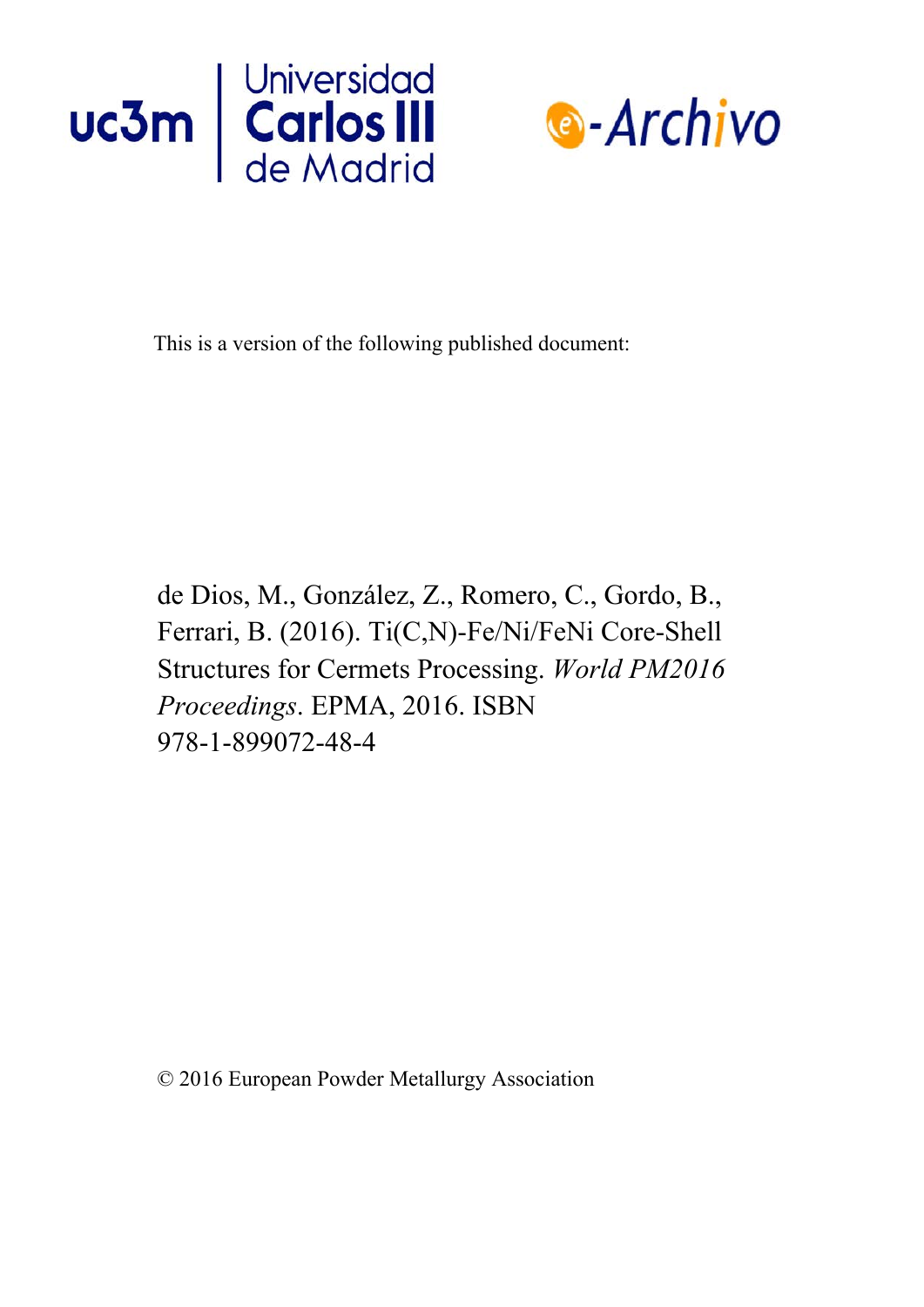# *Manuscript refereed by Dr Ralph Useldinger (Ceratizit S.A., Luxembourg)*

# **Ti(C,N)-Fe/Ni/FeNi Core-Shell Structures for Cermets Processing**

*M.Dios<sup>a</sup> , Z.Gonzalezb,c , C.Romero<sup>a</sup> , E.Gordoa,\*, B.Ferrari<sup>b</sup>*

*a) Department of Materials Science and Engineering and Chemical Engineering, University Carlos III, Madrid, Spain. b) Institute for Ceramic and Glass, CSIC, Madrid, Spain. c) Hispano Italiana de Revestimientos, S.A. Santander, Spain.*

## **Abstract**

This work proposes an alternative bottom-up approach to build cermet microstructures through the synthesis of metal hydroxide nanoparticles (NPs) on the surface of  $Ti(C, N)$  micrometric particles, creating core-shell  $Ti(C,N)$ -Ni $(OH)_2$  and  $Ti(C,N)$ -FeO(OH) and their subsequent calcination cycle. This calcination cycle will help us to obtain Ti(C,N)- based cermets with fine microstructure and low amount of metal binder avoiding mechanical milling, the risks of handling nanoparticles, as well as overcoming the lack of availability and the high prices of those metal nanoparticles. The obtained structures were characterized by differential thermal analysis (DTA), thermogravimetry (TG), X-Ray Diffraction (XRD) and field emission scanning electron microscopy (FE-SEM) and energy-dispersive X-Ray spectroscopy (EDX).

## **1.- Introduction**

Compared to cemented carbides, Ti(C,N)-based cermets are gaining increasing technical importance [1,2], due to their excellent combination of hardness at high temperature, strength, wear resistance and thermal conductivity [3]. The production of those materials for metal cutting and rock drilling tools is a fast growing segment in industry [4]. Traditionally, in order to obtain a well-controlled microstructure, cermets are produced by ball milling during long time or mechano-chemical routes, leading to risks of contamination with the milling media [5,6]. However, the reduction in both, content and size of the binder phase, can be also achieved by bottom-up approaches, mainly profiting from the chemical routes such as electroless processes [7,8]. In this sense, the electroless plating method is inexpensive and widely used to modify the surface of many substrates; whatever was their electrical nature (nonconductors, semiconductors and metals).

Metal-coated ceramic powders refer to composite powders with a ceramic core and a metallic shell that can endow the ceramic powders with particular, electrical, magnetic and chemical properties. In this connection, electroless nickel/iron plating has been recognized as one of the most effective techniques for preparing metal-coated ceramics powders [9–11]. Recently, core–shell structures have been fabricated successfully in a number of materials with various methods, including self-assembly, the sonochemical method, vapor deposition polymerization, the seed-mediated growth technique and the chemical vapor–liquid reaction.

According to the needs for the desired properties, core-shell structures have been designed by the chemical precipitation of Ni/Fe nanoparticles (NPs) onto the surface of micrometric Ti(C,N) particles previously stabilized in an aqueous suspension. The electroless chemical precipitation of Ni<sup>2+</sup> and Fe<sup>2+</sup> salt were carried out for the preparation of fine nickel/iron NPs from the aqueous solution by precipitation with ammonium hydroxide.

Consequently a bottom-up route for obtaining Ti(C,N)/Ni/Fe/FeNi core-shell particles is proposed. This procedure consist of the electroless chemical precipitation of a nickel/iron salt to metallic NPs in aqueous solution, avoiding the use of any other kind of solvent resulting in an environmentally friendly route. Ni nitrate and Fe sulphate were used as salt precursors instead of the more common use of chlorides, sulfates and acetates, harmful precursors to the metal matrix.

Unlike what it has been commonly found in literature, the electroless chemical precipitation was modified in two main aspects. On the one hand, the typical sensitization and activation step used as pretreatment, adopted by many other investigators [12,13] has been replaced by a sonical activation. On the other hand, with this method it is going to be possible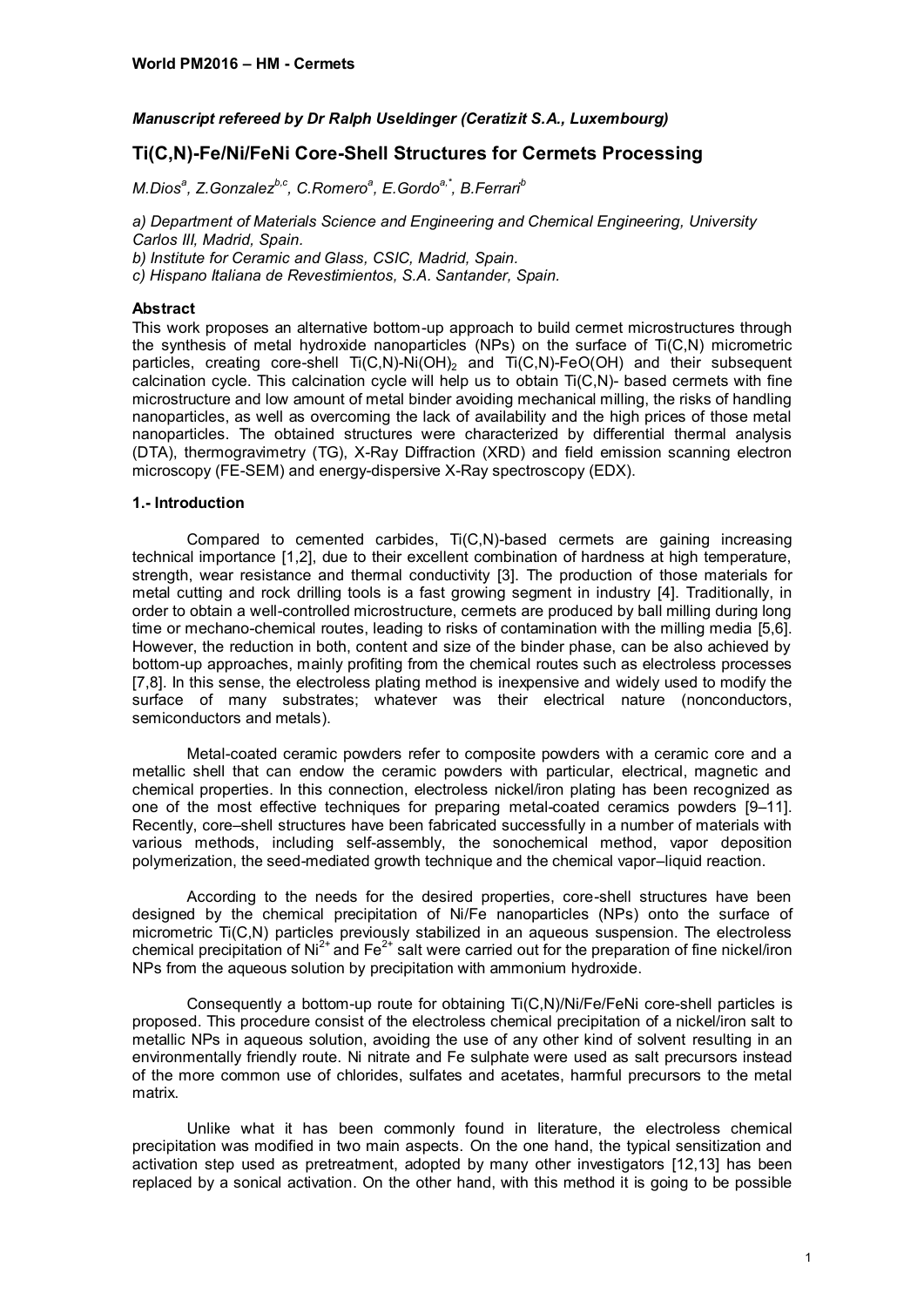## **World PM2016 – HM - Cermets**

reach higher solid volume contents (up to 30%) if it is compared with the traditional routes (up to 5%) [14,15].

## **2.- Experimental**

## **2.1 Materials**

The raw materials used were Nickel Nitrate Hexahydrate ( $Ni(NO<sub>3</sub>)<sub>2</sub>·6H<sub>2</sub>O$ ), Iron Sulfate Heptahydrate (FeSO<sub>4</sub>·7H<sub>2</sub>O) and Potassium Hydroxide received from Panreac Company, Ammonium Hydroxide (NH<sub>4</sub>OH) and Ammonium Citrate tribasic (HOC(CO<sub>2</sub>NH<sub>4</sub>)(CH<sub>2</sub>CO<sub>2</sub>NH<sub>4</sub>) were purchased from Sigma-Aldrich and Titanium Carbonitride with a mean size of 2.1 um  $(Ti(C,N)$  powder Grade  $\tilde{C}$ ) was received from H.C. Starck GmbH. The NPs precipitation was activated by the application of ultrasounds, using a US probe of 200 W (Sonopuls HD 2200, Bandelin electronic, Germany). The water used in this work was deionized water. All chemicals used in these experiments were of reagent grade and used without any further purification.

## **2.2 Homogeneous syntheses of nanoparticles**

A typical preparation procedure is described as follow: a desired amount of metal salt precursor was dissolved into deionized water (**solution a**). Another mixture was obtained by dissolving ammonium citrate tribasic in an ammonium hydroxide solution (**mixture b**). Then, mixture b, was poured into **solution a** immediately with continued and vigorous ultrasonic power at controlled temperature, through the recirculation of a continuous flow of water from a cryothermal bath, all in a total solution volume of 50 mL. The overall reaction times were 90 minutes.

| The variables involved in the synthesis are shown in Table 1. |  |  |  |  |  |  |
|---------------------------------------------------------------|--|--|--|--|--|--|
|---------------------------------------------------------------|--|--|--|--|--|--|

| Variable                                  | <b>Nickel route</b> | <b>Iron route</b>                        |  |
|-------------------------------------------|---------------------|------------------------------------------|--|
| Salt precursor concentration              | $Ni(NO3)2·6H2O(1M)$ | FeSO <sub>4</sub> ·7H <sub>2</sub> O(1M) |  |
| Salt Precursor - Ammonium hydroxide ratio | 1:5                 |                                          |  |
| Salt Precursor - Ammonium citrate ratio   | 120:1               |                                          |  |
| Temperature                               | $50^{\circ}$ C      |                                          |  |
| US time                                   | 90 min              |                                          |  |
| US power                                  | 50%                 |                                          |  |

**Table 1** Summary of the formulation of the syntheses

### **2.3 Synthesis of Core-Shell Ti(C,N)-Ni and Ti(C,N)-Fe**

In this case, core-shell structures have been obtained by the chemical precipitation of nickel hydroxide (Ni(OH)2) or iron oxy(hydroxide) (FeO(OH)) NPs onto the surface of micrometric Ti(C,N) particles previously stabilized in the aqueous **solution a**. Then, a subsequent calcination step in a reducing atmosphere has been carried out in order to obtain the reduced metal Ni and Fe nanoparticles from the hydroxide and oxy(hydroxide) ones respectively.

#### **2.4 Characterization of Ni nanoparticles and core-shell structures**

Crystalline phase was characterized by X-ray diffraction (Siemens-Bruker D8 Advance, Germany) using Cu Kα radiation (λ=1.540598 Å). The diffraction patterns were measured step by step  $(0.05^\circ)$  in 2 $\Theta$ ).

Differential thermal analysis (DTA) and Thermogravimetric analysis (TG) were carried out in argon with constant heating rates of 10◦C/min up to temperatures of 800ºC, in TG-DTA equipment (Perkin Elmer, USA).

Particle size and morphology were examined by field emission scanning electron microscopy (FE-SEM) in an S-4700 microscope (Hitachi, JAPAN) and EDX.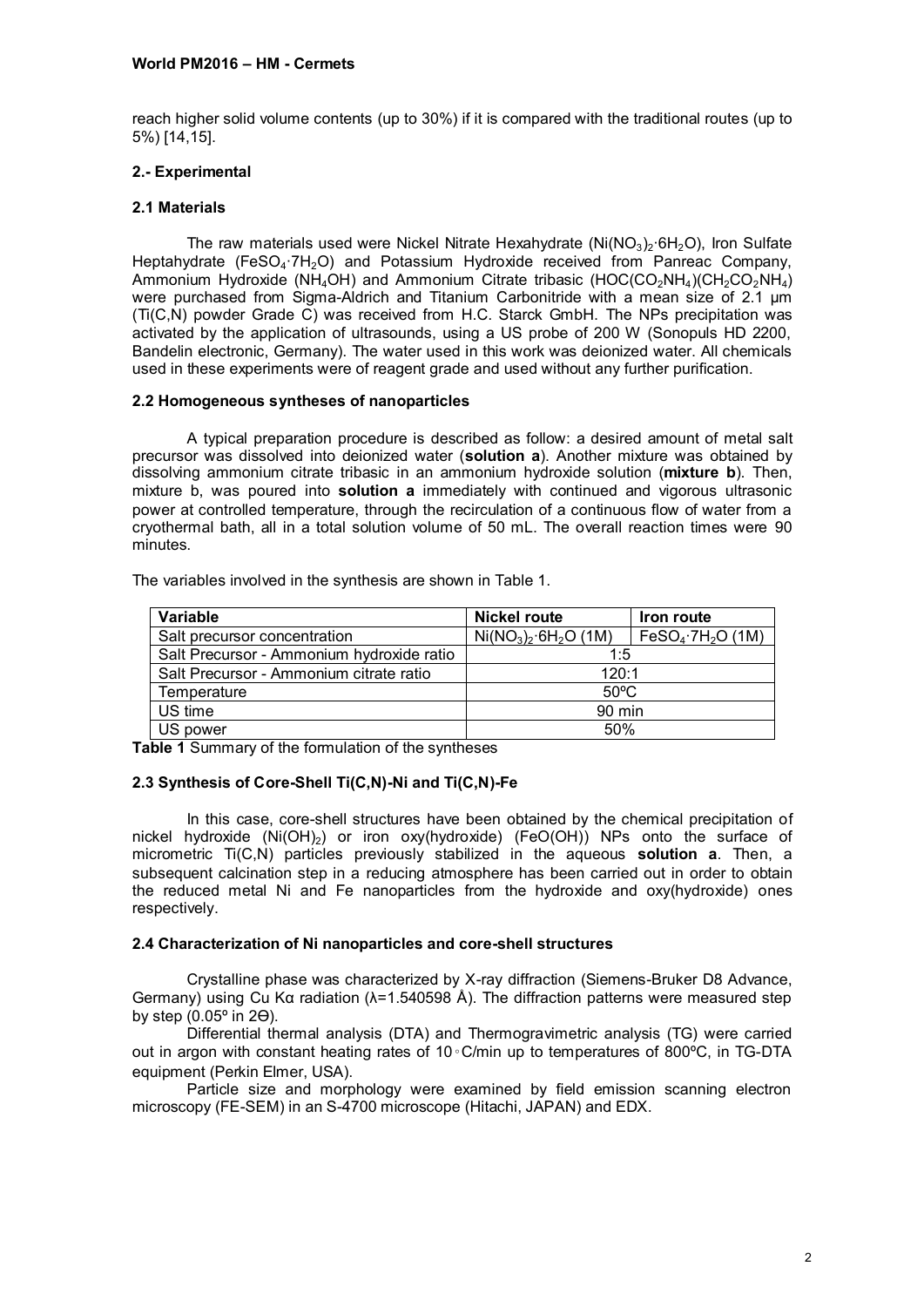## **3.- Results**

#### **3.1.- Homogeneous syntheses of NPs**

Fig. 1a shows the X-Ray Diffraction pattern of the Ni hydroxide powder synthesized. As it can be seen, this pattern with wider peaks is characteristic of a metastable turbostratic phase which corresponds to the  $\alpha$ -Ni(OH)<sub>2</sub> polymorph (indexed using JCPDS card 22-0444). On the other hand, Fig. 1b shows the X-Ray Diffraction pattern of the amorphous FeO(OH) powder synthesized, mainly identified as  $\alpha$  phase (Goethita) with a small amount of y phase (Lepidocrocita) (indexed using JCPDS cards 29-0713 and 044-1415 respectively).



**Fig. 1** XRD of synthesized powders (a)  $\alpha$ -Ni(OH)<sub>2</sub> and (b) ( $\alpha$ ,  $\gamma$ )-FeO(OH)

In order to obtain the metallic phase from the composites designed, DTA-Tg analyzes (Fig. 2) were carried out to the homogeneous powders with the aim to obtain the adequate information for design an accurate calcination cycle.





According to the information provided by these analyzes the calcination cycle will have the characteristics shown in Table 2.

| Final temperature    | $800\degree C$     |  |  |
|----------------------|--------------------|--|--|
| Heating/Cooling rate | $10^{\circ}$ C/min |  |  |
| Dwell time           | $30 \text{ min}$   |  |  |
| Atmosphere           | $N_2/H_2$ (10%)    |  |  |

|  |  |  |  |  | Table 2. Calcination cycle characteristics |
|--|--|--|--|--|--------------------------------------------|
|--|--|--|--|--|--------------------------------------------|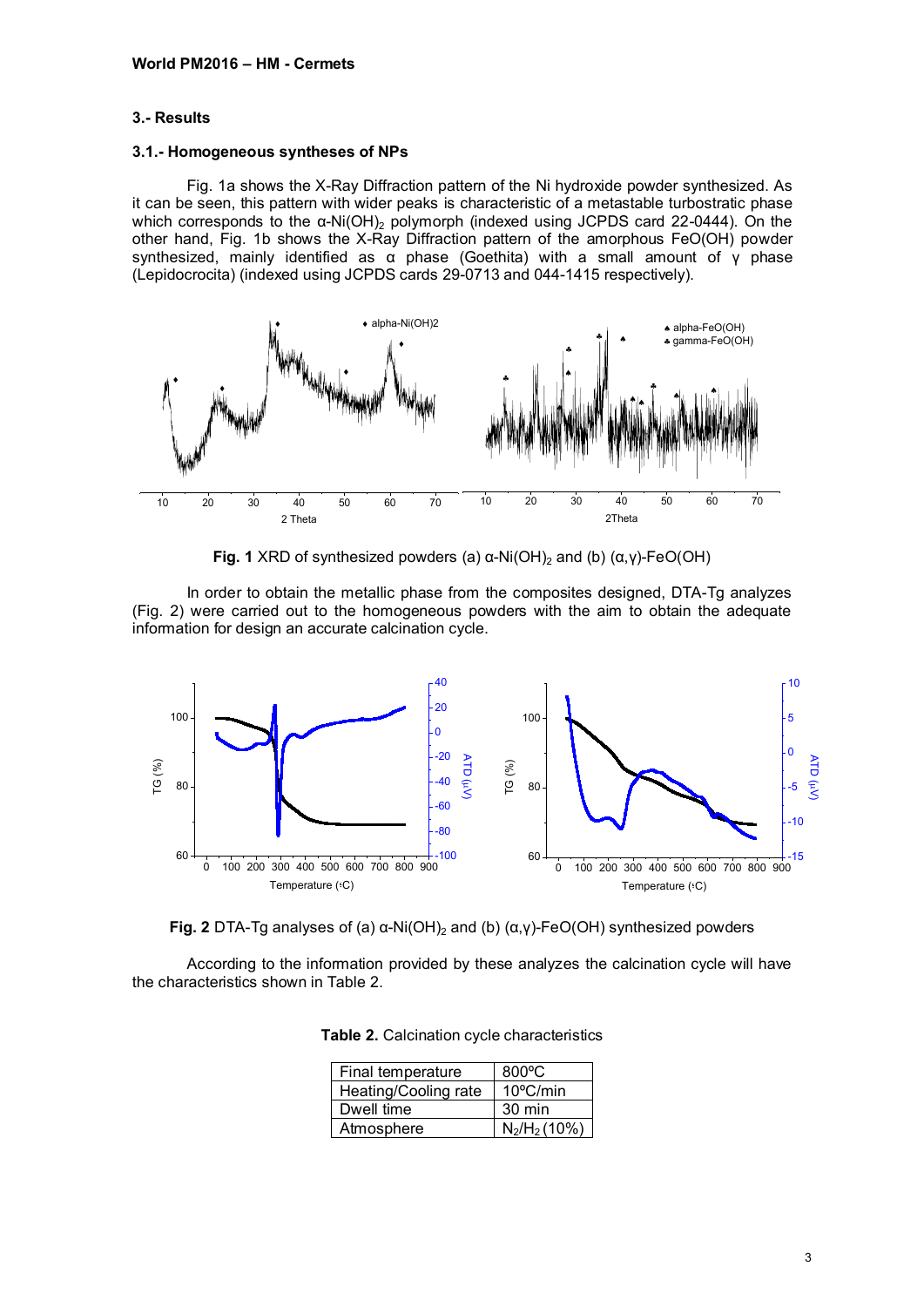#### **3.2.- Heterogeneous syntheses of Ti(C,N)-Ni and Ti(C,N)-Fe**

Ti(C,N)-Ni and Ti(C,N)-Fe structures have been obtained by the chemical precipitation of  $Ni(OH)<sub>2</sub>$  and FeO(OH) NPs onto the surface of micrometric Ti(C,N) particles previously stabilized and their subsequent calcination cycle.

As it can be seen, in Fig. 3a shows the X-Ray Diffraction pattern of the Ti(C,N)-Ni coreshell particles. In this spectra appear the main reflections of the Ti(C,N) (36.6º, 42.5º and 61.4º) peaks corresponding to Miller indices (111), (200) and (220) according to the index card JCPDS nº 042-1488 and the two characteristic peaks of the face-centered cubic structure of Ni (45º and 52.4º), corresponding to Miller indices (111) and (200) respectively according to the index card JCPDS nº 04-0850 proving the obtaining core-shell particles.

On the other hand, Fig. 3b shows the X-Ray Diffraction pattern of the Ti(C,N)-Fe powder synthesized. The Ti(C,N) shows the same main reflections as in the previous case and Fe shows two characteristic peaks of its structure (44.6º and 65º), corresponding to Miller indices (110) and (200) (indexed using JCPDS card 06-0696).

Both patterns indicate the presence of oxide impurities (rutile and anatase phase) formed during the calcination cycle due to the high specific surface of the powders.



**Fig 3** XRD of synthesized (a) Ti(C,N)-Ni and (b) Ti(C,N)-Fe core-shell particles

Fig. 4 shows FESEM micrographs of the resulting Ti(C,N)-Ni and Ti(C,N)-Fe core-shell structures obtained after the calcination step. The micrograph reveals brighter regions around the Ti(C,N) particles which correspond with a fine dispersion of Ni and Fe NPs which have grown onto the surface of those particles substrate. In a general inspection of the obtained structures of both syntheses, it can be concluded that the metallic shell have been formed.

Besides, elemental analyses of the composition (EDX) of the core-shell structures were done, which corroborate the attainment of the aforementioned structures. The composition obtained for both materials approach fairly well the ceramic/metal balance formulated as the starting composition (see Table 3).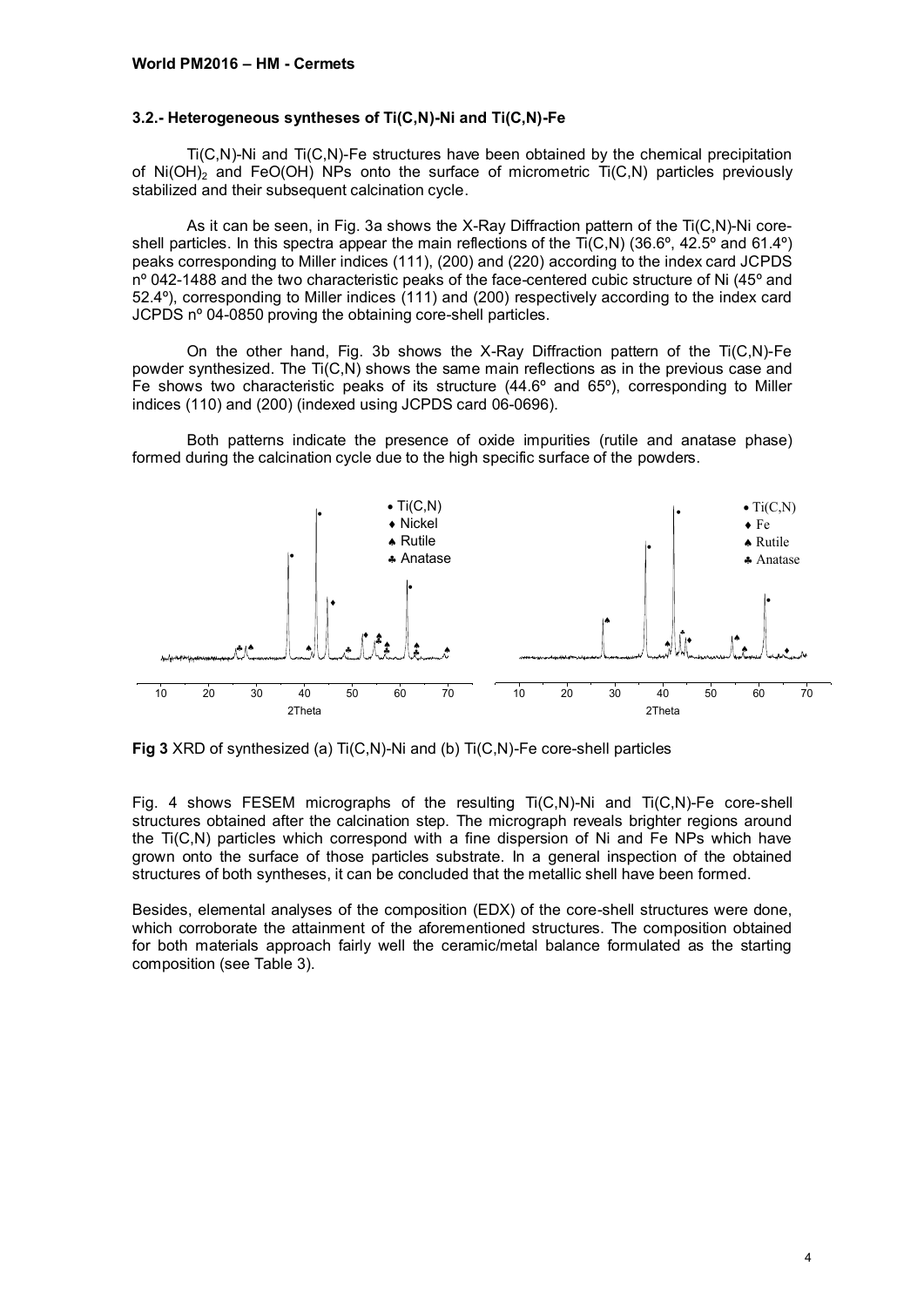



**Fig 4** FESEM and EDX analyzes of synthesized (a and b) Ti(C,N)-Ni and (c and d) Ti(C,N)-Fe core-shell structures

| Table 3 Expected vs obtained ceramic/metal balance for core-shell structures |  |  |  |  |
|------------------------------------------------------------------------------|--|--|--|--|
|------------------------------------------------------------------------------|--|--|--|--|

| <b>Material</b> | <b>Theoretical</b><br>composition | <b>Obtained</b><br>composition |
|-----------------|-----------------------------------|--------------------------------|
| $Ti(C,N)$ -Ni   | 90/10 % vol                       | 92/8 % vol                     |
| $Ti(C,N)$ -Fe   | 90/10 % vol                       | 94/6 % vol                     |

### **4. Conclusions**

- The synthesis of  $Ni(OH)_{2}$  and FeO(OH) NP's by a precipitation method using ammonium hydroxide as precipitant agent in aqueous medium and its subsequent calcination cycle in order to obtain Ni and Fe NPs has been successfully achieved.
- Ti(C,N)-Ni and Ti(C,N)-Fe core-shells structures were obtained providing a route for the bottom up design of Ti(C,N)-FeNi interphases in cermets.
- With this method it is going to be possible to reach higher solid volume contents (up to 30%) if it is compared with the traditional routes (up to 5%).

#### **Acknowledgements**

The authors acknowledge the support of the projects S2013/MIT-2862, MAT2012-38650-C02- 01, MAT2012-38650-C02-02 and MAT2015-70780-C4-1-P. M. Dios acknowledges MINECO through the grant BES-2013-065760 and Dr. Z Gonzalez acknowledges to MINECO through the grant PTQ-13-05985.

## **References**

- [1] A. Bellosi, R. Calzavarini, M.G. Faga, F. Monteverde, C. Zancolò, G.E. D'Errico, Characterisation and application of titanium carbonitride-based cutting tools, in: J. Mater. Process. Technol., 2003. doi:10.1016/S0924-0136(03)00339-X.
- [2] P. Ettmayer, H. Kolaska, W. Lengauer, K. Dreyer, Ti(C,N) cermets Metallurgy and properties, Int. J. Refract. Met. Hard Mater. (1995). doi:10.1016/0263-4368(95)00027-G.
- [3] S. Zhang, Titanium carbonitride-based cermets: processes and properties, Mater. Sci. Eng. A. (1993). doi:10.1016/0921-5093(93)90588-6.
- [4] S. Norgren, J. Garcia, A. Blomqvist, L. Yin, Trends in the P/M hard metal industry, Int. J.